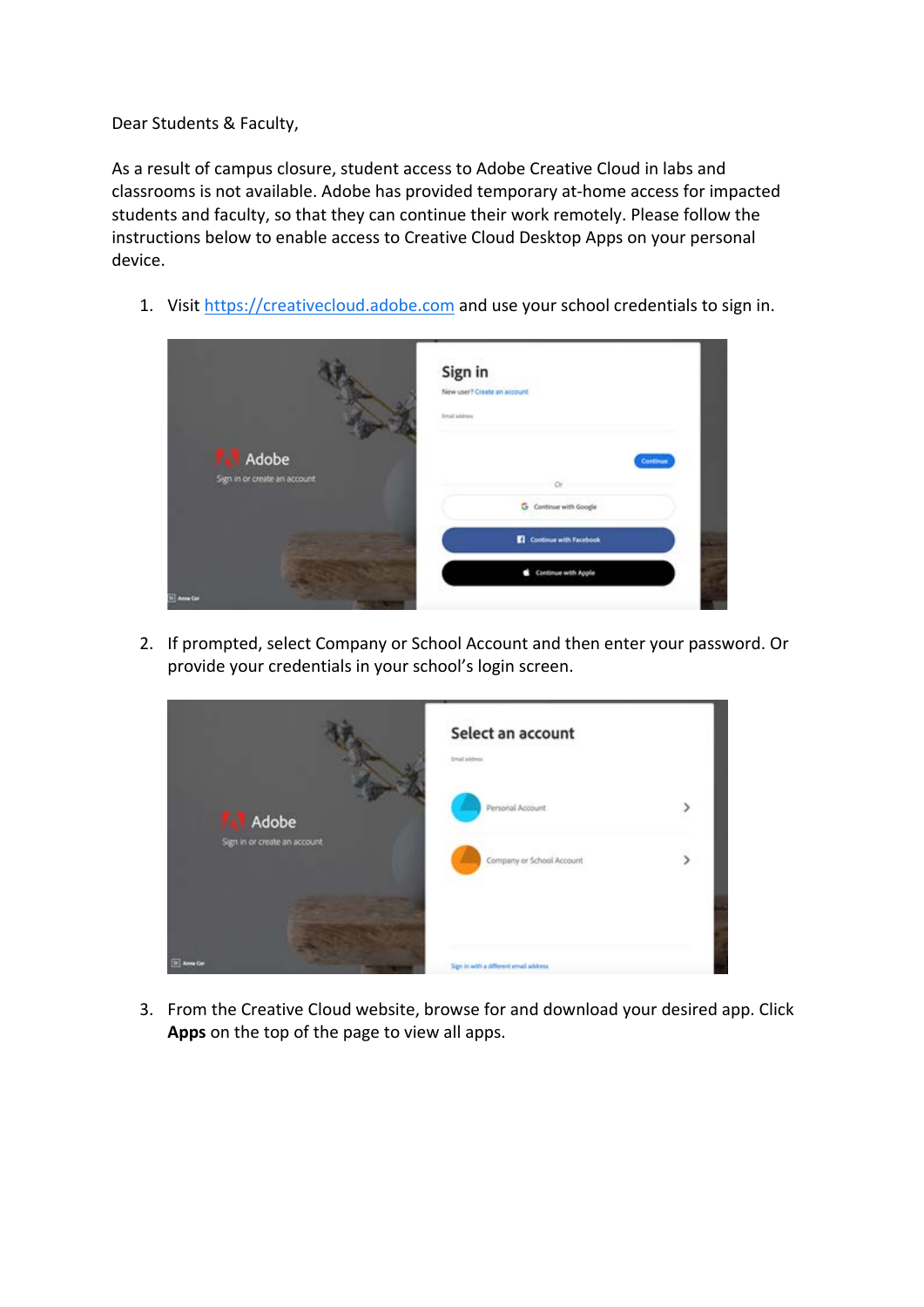

For more information on how to download or install apps, see [Download and Install Creative](https://url6.mailanyone.net/v1/?m=1jFF2K-0009X0-49&i=57e1b682&c=g9-K3USpcRNFeloinr_3Pv1P1eoDr4GMk2wKcGTlvNU68j68zychlhzDWHiyhg-qzjQ46ifpKfEJmkdjDY-qZFeI3NlMtxpk8EV8bCugSLVvmQbUQF9H3FmfawDmdidlykiN7Copn7Hb2RVPkQ1O91PKtemPMh-UacOiK99qSHfSIRbwhTPg23yE0Q9md5AYzTiLOr3RfZUYmS361Z0UKQ_g3vOTK6h1m4fq4DpzS2Ll-vJzeXvCR_9-tXM0Acp0xCGCHlQg1YSoq3G3UkEqG8PThZtqJeijR4G2r0ybTYc)  [Cloud apps.](https://url6.mailanyone.net/v1/?m=1jFF2K-0009X0-49&i=57e1b682&c=g9-K3USpcRNFeloinr_3Pv1P1eoDr4GMk2wKcGTlvNU68j68zychlhzDWHiyhg-qzjQ46ifpKfEJmkdjDY-qZFeI3NlMtxpk8EV8bCugSLVvmQbUQF9H3FmfawDmdidlykiN7Copn7Hb2RVPkQ1O91PKtemPMh-UacOiK99qSHfSIRbwhTPg23yE0Q9md5AYzTiLOr3RfZUYmS361Z0UKQ_g3vOTK6h1m4fq4DpzS2Ll-vJzeXvCR_9-tXM0Acp0xCGCHlQg1YSoq3G3UkEqG8PThZtqJeijR4G2r0ybTYc)

For Higher Education students to continue developing skills, Adobe offers free "Daily Creative Challenges". These are guided projects where participants receive creative prompts and connect with pros, mentors, and other students for feedback and support. Click on the app name to learn more: [Photoshop,](https://url6.mailanyone.net/v1/?m=1jFF2K-0009X0-49&i=57e1b682&c=ZTAkmC-a-ZkYc-ihtBKnuLi3BJosUo6R2sX8azaKzLOOB6muGi9PYp7NVdJUx9DDnrKwN0Vmdv5mutBVTmQmrFnu6ucD1wffsiDl_C1MaLo7ax8jR24r9mLN7ZS7Wwqua29AC0zqOlGVIzB4o6AcyhF95ojgxCVdImLnLiN0rtGAwxUSar9hIs_U2Wf7M9TFxMNcBRYekuVHDKhyGe5niYx6lNasXbx_HOezea_BQAPYSMGrsZh4CBl7aEof8s7k) [XD](https://url6.mailanyone.net/v1/?m=1jFF2K-0009X0-49&i=57e1b682&c=AqHQuW-oqYvVkXQbQ9zWemBoKGqXEMOayjA0DbyZBvQynyGTFCfifrnxqKvBfBqM9-nFDsT56VXnBcU3ekWcz0Hm64EZ4-WjNGkNwBsFK5IaKKIr925qi1ZLJSJZIsQCH0jAPR6OX6bljBAksnFEm9agg2EvuOFn_xXkG6EnyFZCIGuMun7GaOUrJ3VhqbiztFfYBEhetIlIPWkIgSz3FU0xHoSmiUeG7NMofPOYCPvIsiRurhI6VgjYMJosN--2) and [Illustrator.](https://url6.mailanyone.net/v1/?m=1jFF2K-0009X0-49&i=57e1b682&c=GPQM3DPtghRBJRUs000g1UAc-Nr8ZI7G3oyF7winMdmN1nORMzAMHw5NN36L_bCFrqCnGul4yrUB-7ZUzCbD4sDA-7fxUebBPXUGHmz_T_RyUswWMDy7lnDf3R-Qjh8Erzdi1P8X721F7MLX8-J_5u9hHQ_N_s18rYBxQ2c88mV2fugGyRqpFioCfhM65mMpm5LNSAyWOtVwG2EDSyWaFn9BcR2oGwAO2HDgN0a4NRUQNYuMHRxwws3KEbK9XFIl) Also, for inspiration and over-theshoulder learning, watch pros share their creative process on Adobe Live daily at [www.behance.net/adobelive.](https://url6.mailanyone.net/v1/?m=1jFF2K-0009X0-49&i=57e1b682&c=eQ9ACP8UOYxqLYBZ24AGftyCmMztD-AnjjzWDbTGDiBjbSpQSbYyB_yvjI9AlXUCWqsLpyGMeQwoMaS1knJqi7QaDMtpdzldatAqgLwK6vFjRZyL_FGArvt2D80MdHZSJkSKfWfS280mLTEqQCisFgRGw7Wmp7dVLG6yteoHwZr1-sf1Tytc7WTfe_RP7_AEIshcQBsCS4pIP3O1J4X9tVYD8cpIxH1dIHon6mQfUAk)

For faculty seeking to engage students during campus closures, Adobe has curated resources to help them discover inspiring projects, best practices, and new ideas so they can continue to drive valuable learning in virtual environments. For more information on Adobe's distance learning resources [please click here.](https://url6.mailanyone.net/v1/?m=1jFF2K-0009X0-49&i=57e1b682&c=t1ZcFNSKhZUun5PWYj2zPHbo-kz0aIQonBbYcocmlqe-Gnkcqz-YIfy7-lqb0ILawLUagAFp2-2foVLqCqSbLYb3x9y-IMU-p-bPLdIYVADPjQzXI_ZOMK17xbzI70TZIVErT9M5WMsa13hKRemr0a9-bmcsUYyXemHcj4vOXDMxs9fPkRerIU27Y_o7HbnJFIMHGwNuGsSmoaw1k2SmjZQPbf5s9qj0G7KuPNbx7SVFL8Ls4pAQhUZSUjlUO-k6)

Regards,

<Your Signature>

Please visit this [HelpX page](https://url6.mailanyone.net/v1/?m=1jFF2K-0009X0-49&i=57e1b682&c=UM6yVdRkJ9-HNQLY1XiiXh0lLuN_AcB7y8FSOyJQAP-D3_2Jr2XXeYpPy1Gwr5ZB5w5NhZDwQcBLEGqkaWvPQ4SSgZLI2XLe0hIi9m4sCEGqC_nYfu3aHUdIVpUeQVhj6_RzXlka7u7F26qlS9Ixn-gqtbYQaHTNF08hPNFJp_1uZV31NVMZvQgh0h3XRNJhbb_BRTbSR1YChHINkEsRXPRjRJ_ELz-l00oV2y4DT0scsg-EnQK5h_u5Wdzz-1lqP-sZkQGkAQBYNUy8BfHsLQ) if you have questions.

K-12 (Primary & Secondary) Template:

Dear Students & Educators,

As a result of campus closure, student access to Adobe Creative Cloud in labs and classrooms is not available. Adobe has provided temporary at-home access for impacted students and educators, so that they can continue their work remotely. Please follow the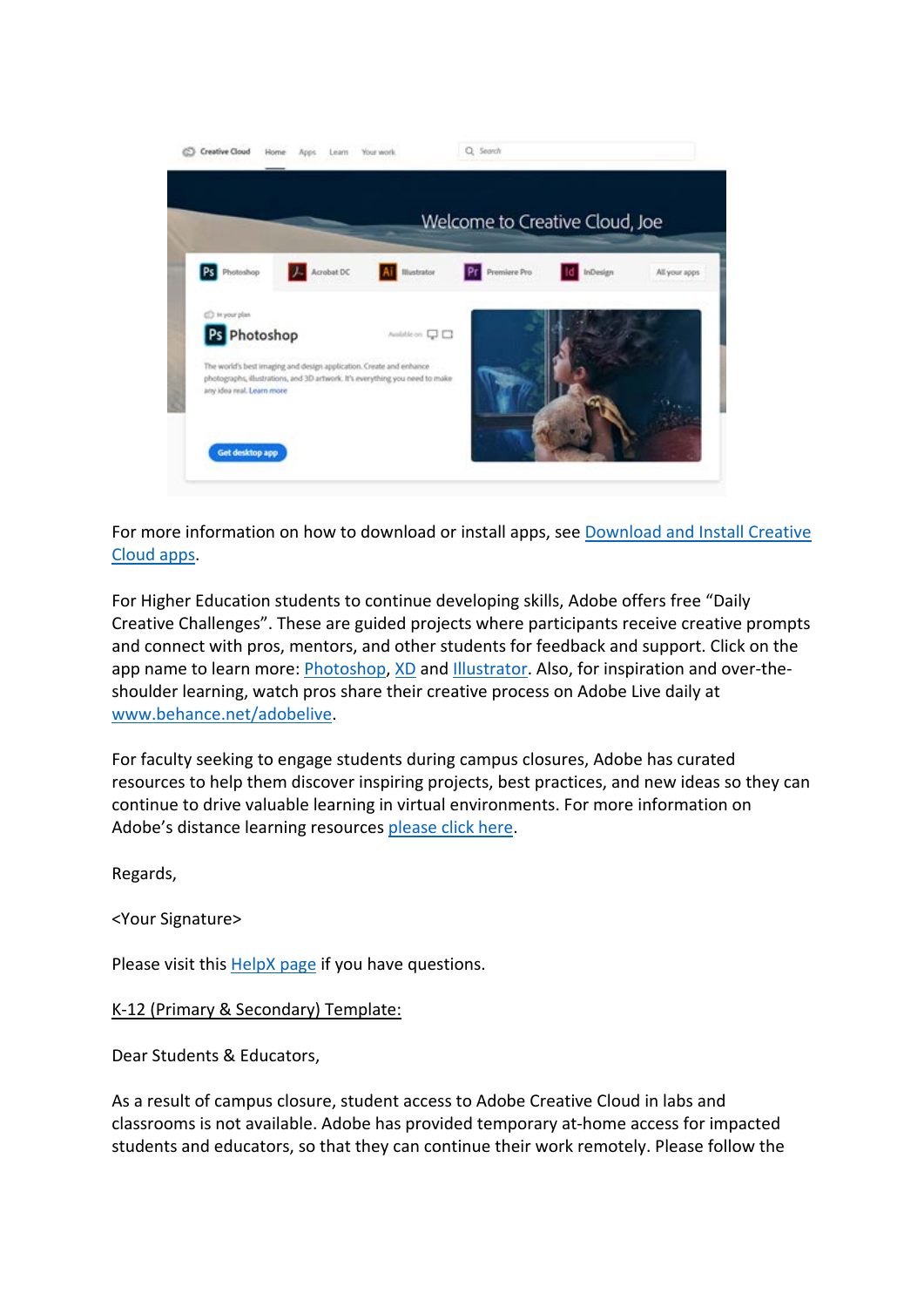instructions below to enable access to Creative Cloud Desktop Apps on your personal device.

1. Visit [https://creativecloud.adobe.com](https://url6.mailanyone.net/v1/?m=1jFF2K-0009X0-49&i=57e1b682&c=rjWH2Afc9EMDyHq5Vkh1zj7mqLbxbqsKNzdDyL2hWHAKRrGMWU8oAbee-QfDGPw-Ehvu1vmXpx3vweuP78GRPvq2v8FCjyaJx3r9hqgw225v1hR9diXms6lz9cXiDVuZYtdjPsmoNEmJ4QeqECpp-lGRtviOU4yaxcoDUfjKTtMxyuqQmihNp0j_P8is203wzKot5-nFG0c3s-mZOgqGhKAV5BhPtaQzoXPG0Oaw-BY) and use your school credentials to sign in.



2. If prompted, select Company or School Account and then enter your password. Or provide your credentials in your school's login screen.



3. From the Creative Cloud website, browse for and download your desired app. Click **Apps** on the top of the page to view all apps.